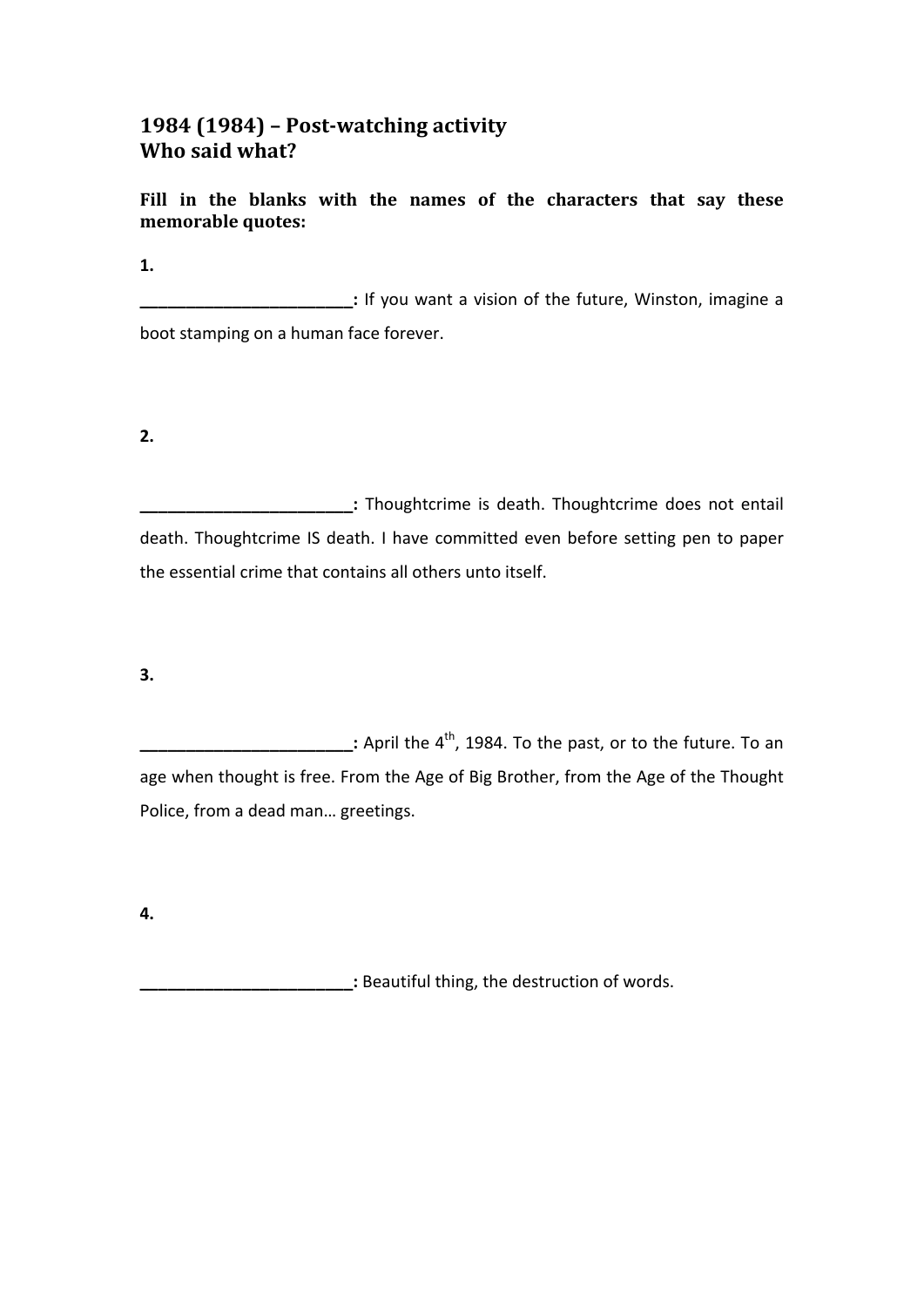| sold me.                                    |                                                             |
|---------------------------------------------|-------------------------------------------------------------|
|                                             |                                                             |
| 6.                                          |                                                             |
|                                             |                                                             |
|                                             | : Oranges and lemons, say the bells of St. Clements         |
|                                             | : What was that?                                            |
|                                             | : Something old                                             |
|                                             |                                                             |
|                                             |                                                             |
| 7.                                          |                                                             |
|                                             | : Look, I hate purity. Hate goodness. I don't want virtue   |
| to exist anywhere. I want everyone corrupt. |                                                             |
|                                             | : Well, I ought to suit you, then. I'm corrupt to the core. |
|                                             | Do you like doing this? I don't mean just me                |
|                                             | : I adore it.                                               |
|                                             |                                                             |
|                                             |                                                             |
| 8.                                          |                                                             |
|                                             | : What are your feelings towards Big Brother?               |
|                                             |                                                             |
|                                             |                                                             |
| must love him.                              |                                                             |
|                                             |                                                             |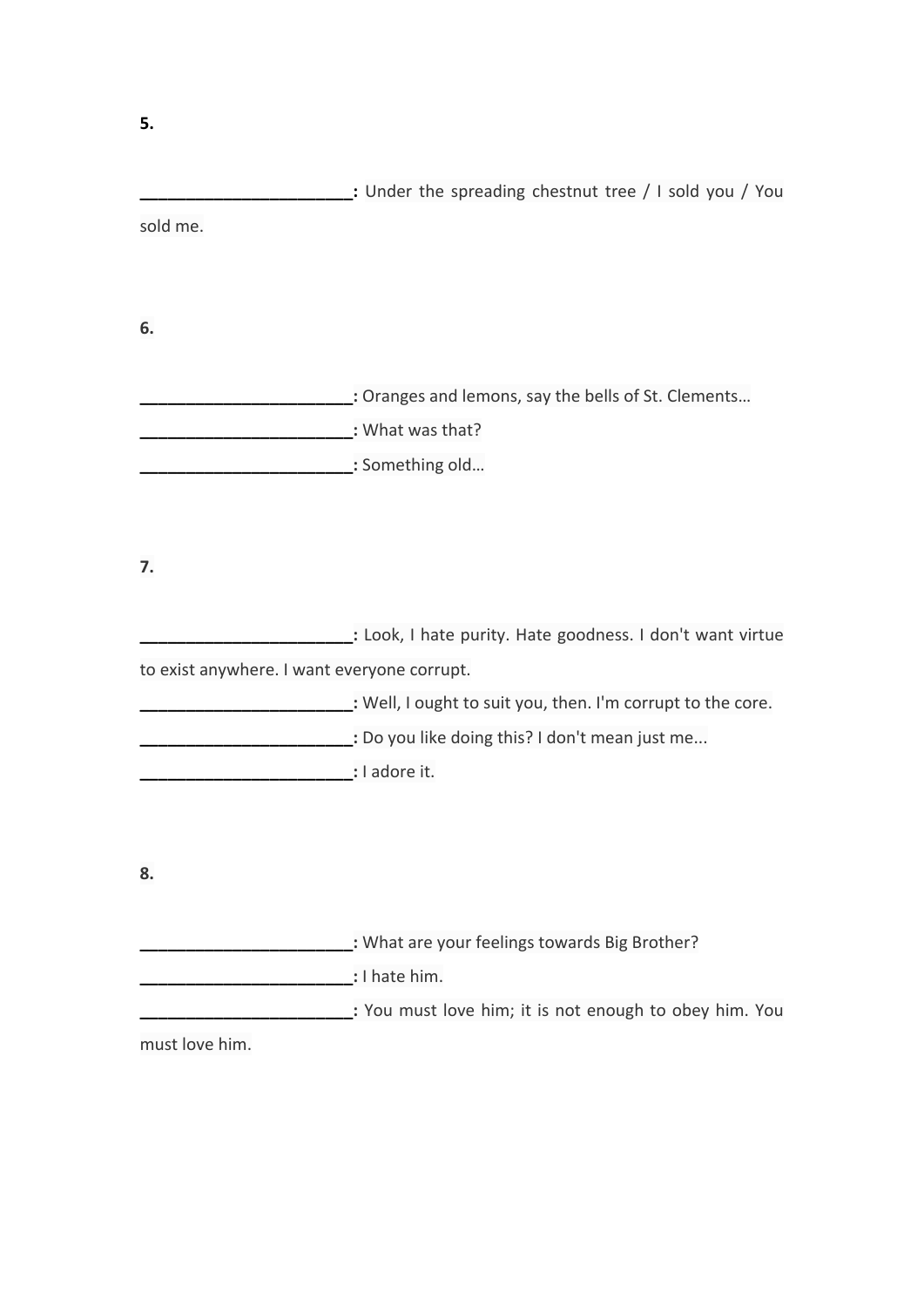**\_\_\_\_\_\_\_\_\_\_\_:** This is our land. A land of peace and of plenty. A land of harmony and hope. This is our land. Oceania. These are our people. The workers, the strivers, the builders. These are our people. The builders of our world, struggling, fighting, bleeding, dying. On the streets of our cities and on the far-flung battlefields. Fighting against the mutilation of our hopes and dreams. Who are they?

**10.**

**\_\_\_:** We shall meet in the place where there is no darkness.

**11.**

**\_\_\_\_\_\_\_\_\_\_\_\_\_\_\_\_\_\_\_\_\_\_\_:** We are the dead.

## **12.**

**:** If you're a man, Winston, you're the last man. Your kind is extinct. We are the inheritors. Do you realize that you are alone? You are outside history. You unexist. ... That is the last man. If you are human, that is humanity.

**13.**

**:** In our world there can only be triumph and selfabasement. Everything else we will destroy.